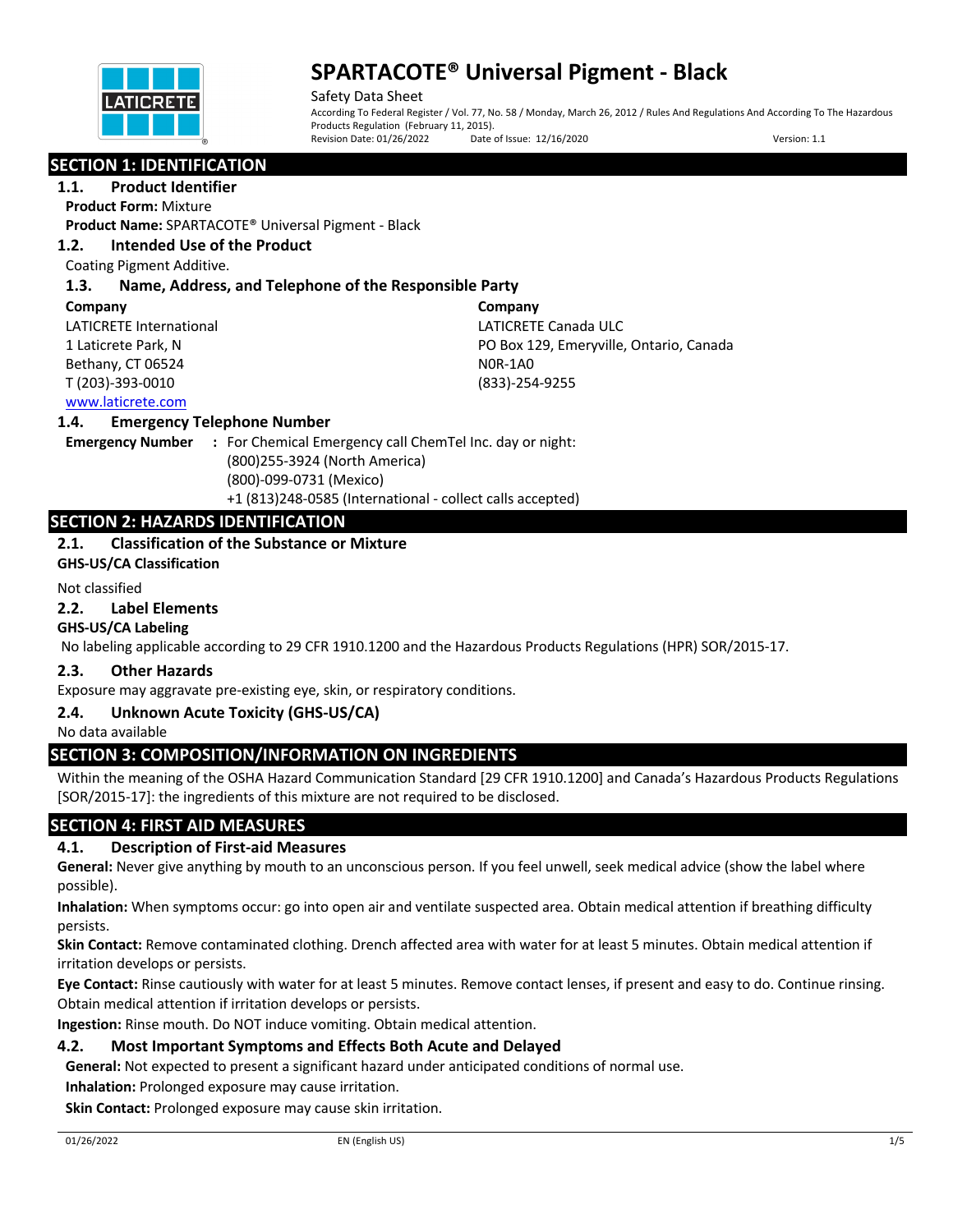Safety Data Sheet

According To Federal Register / Vol. 77, No. 58 / Monday, March 26, 2012 / Rules And Regulations And According To The Hazardous Products Regulation (February 11, 2015).

**Eye Contact:** May cause slight irritation to eyes.

**Ingestion:** Ingestion may cause adverse effects.

**Chronic Symptoms:** Not available

## **4.3. Indication of Any Immediate Medical Attention and Special Treatment Needed**

If exposed or concerned, get medical advice and attention. If medical advice is needed, have product container or label at hand.

## **SECTION 5: FIRE-FIGHTING MEASURES**

### **5.1. Extinguishing Media**

Suitable Extinguishing Media: Water spray, fog, carbon dioxide (CO<sub>2</sub>), alcohol-resistant foam, or dry chemical. **Unsuitable Extinguishing Media:** Do not use a heavy water stream. Use of heavy stream of water may spread fire.

#### **5.2. Special Hazards Arising From the Substance or Mixture**

**Fire Hazard:** Not considered flammable but may burn at high temperatures.

**Explosion Hazard:** Product is not explosive.

**Reactivity:** Hazardous reactions will not occur under normal conditions.

#### **5.3. Advice for Firefighters**

**Precautionary Measures Fire:** Exercise caution when fighting any chemical fire.

**Firefighting Instructions:** Use water spray or fog for cooling exposed containers.

**Protection During Firefighting:** Do not enter fire area without proper protective equipment, including respiratory protection. **Hazardous Combustion Products**: Toxic fumes may be released.

#### **5.4. Reference to Other Sections**

Refer to Section 9 for flammability properties.

## **SECTION 6: ACCIDENTAL RELEASE MEASURES**

## **6.1. Personal Precautions, Protective Equipment and Emergency Procedures**

**General Measures:** Avoid prolonged contact with eyes, skin and clothing. Avoid breathing (vapor, mist, spray).

#### **6.1.1. For Non-Emergency Personnel**

**Protective Equipment:** Use appropriate personal protective equipment (PPE).

**Emergency Procedures:** Evacuate unnecessary personnel.

## **6.1.2. For Emergency Personnel**

**Protective Equipment:** Equip cleanup crew with proper protection.

**Emergency Procedures:** Upon arrival at the scene, a first responder is expected to recognize the presence of dangerous goods, protect oneself and the public, secure the area, and call for the assistance of trained personnel as soon as conditions permit. Ventilate area.

#### **6.2. Environmental Precautions**

Prevent entry to sewers and public waters.

# **6.3. Methods and Materials for Containment and Cleaning Up**

**For Containment:** Contain any spills with dikes or absorbents to prevent migration and entry into sewers or streams.

**Methods for Cleaning Up:** Clean up spills immediately and dispose of waste safely. Transfer spilled material to a suitable container for disposal. Contact competent authorities after a spill.

## **6.4. Reference to Other Sections**

See Section 8 for exposure controls and personal protection and Section 13 for disposal considerations.

# **SECTION 7: HANDLING AND STORAGE**

## **7.1. Precautions for Safe Handling**

**Precautions for Safe Handling:** Wash hands and other exposed areas with mild soap and water before eating, drinking or smoking and when leaving work. Avoid prolonged contact with eyes, skin and clothing. Avoid breathing vapors, mist, spray. **Hygiene Measures:** Handle in accordance with good industrial hygiene and safety procedures.

## **7.2. Conditions for Safe Storage, Including Any Incompatibilities**

**Technical Measures:** Comply with applicable regulations.

**Storage Conditions:** Keep container closed when not in use. Store in a dry, cool place. Keep/Store away from direct sunlight, extremely high or low temperatures and incompatible materials.

**Incompatible Materials:** Strong oxidizers.

## **7.3. Specific End Use(s)**

Coating Pigment Additive.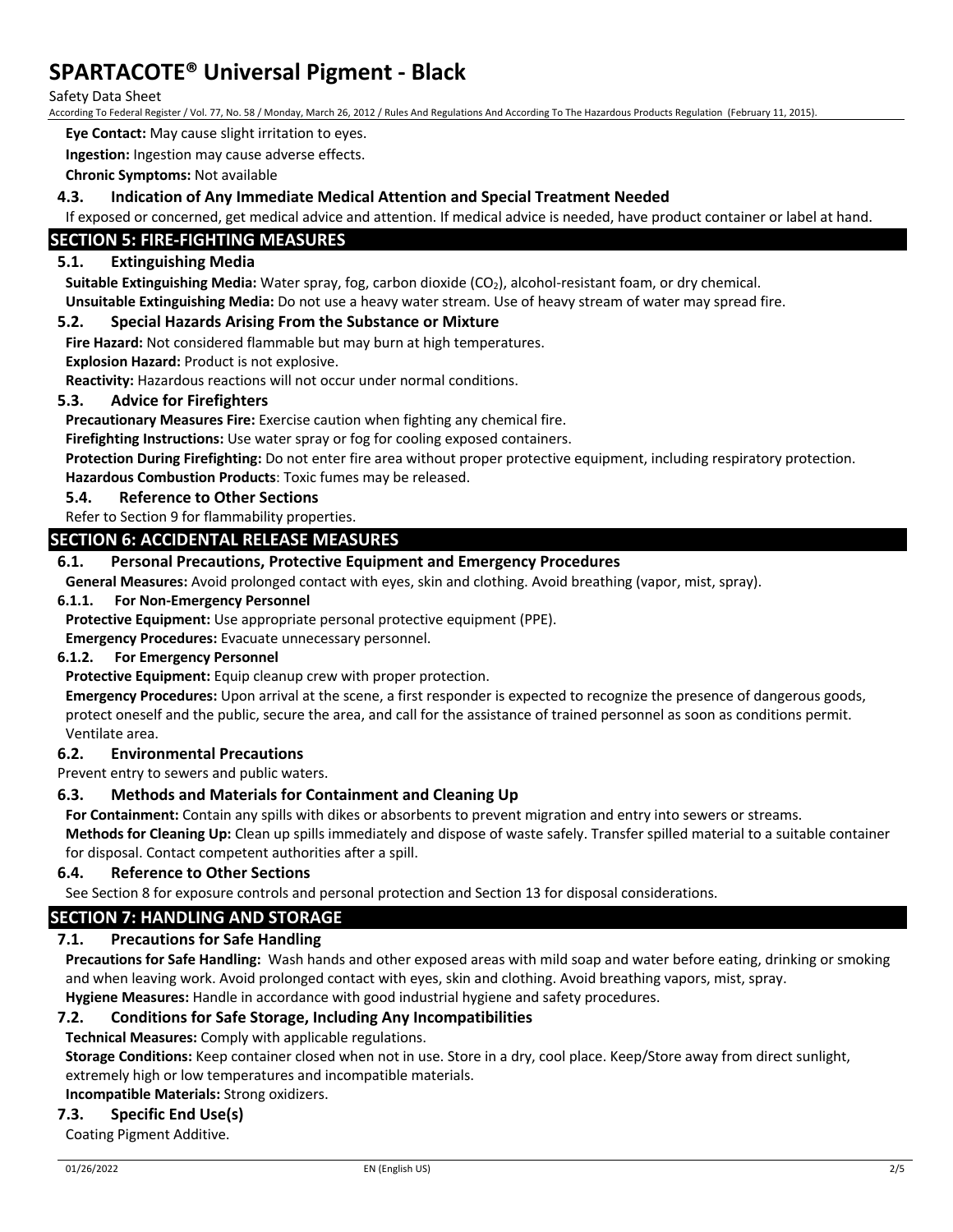Safety Data Sheet

According To Federal Register / Vol. 77, No. 58 / Monday, March 26, 2012 / Rules And Regulations And According To The Hazardous Products Regulation (February 11, 2015).

#### **SECTION 8: EXPOSURE CONTROLS/PERSONAL PROTECTION**

## **8.1. Control Parameters**

For substances listed in section 3 that are not listed here, there are no established exposure limits from the manufacturer, supplier, importer, or the appropriate advisory agency including: ACGIH (TLV), AIHA (WEEL), NIOSH (REL), OSHA (PEL), or Canadian provincial governments.

## **8.2. Exposure Controls**

**Appropriate Engineering Controls:** Suitable eye/body wash equipment should be available in the vicinity of any potential exposure. Ensure adequate ventilation, especially in confined areas. Ensure all national/local regulations are observed.

**Personal Protective Equipment:** Gloves. Protective clothing. Protective goggles.



**Materials for Protective Clothing:** Chemically resistant materials and fabrics.

**Hand Protection:** Wear protective gloves.

**Eye and Face Protection:** Chemical safety goggles.

**Skin and Body Protection:** Wear suitable protective clothing.

**Respiratory Protection:** If exposure limits are exceeded or irritation is experienced, approved respiratory protection should be worn. In case of inadequate ventilation, oxygen deficient atmosphere, or where exposure levels are not known wear approved respiratory protection.

**Other Information:** When using, do not eat, drink or smoke.

# **SECTION 9: PHYSICAL AND CHEMICAL PROPERTIES**

## **9.1. Information on Basic Physical and Chemical Properties**

| <b>Physical State</b>                         | Liquid           |
|-----------------------------------------------|------------------|
| Appearance                                    | <b>Black</b>     |
| Odor                                          | Not available    |
| <b>Odor Threshold</b>                         | Not available    |
| рH                                            | Not available    |
| <b>Evaporation Rate</b>                       | Not available    |
| <b>Melting Point</b>                          | Not available    |
| <b>Freezing Point</b>                         | Not available    |
| <b>Boiling Point</b>                          | Not available    |
| <b>Flash Point</b>                            | Not available    |
| <b>Auto-ignition Temperature</b>              | Not available    |
| <b>Decomposition Temperature</b>              | Not available    |
| Flammability (solid, gas)                     | Not applicable   |
| <b>Lower Flammable Limit</b>                  | Not available    |
| Upper Flammable Limit                         | Not available    |
| <b>Vapor Pressure</b>                         | Not available    |
| Relative Vapor Density at 20°C                | Not available    |
| <b>Relative Density</b>                       | Not available    |
| <b>Specific Gravity</b>                       | 1.644            |
| <b>Solubility</b>                             | Water: Insoluble |
| <b>Partition Coefficient: N-Octanol/Water</b> | Not available    |
| <b>Viscosity</b>                              | Not available    |

## **SECTION 10: STABILITY AND REACTIVITY**

**10.1. Reactivity:** Hazardous reactions will not occur under normal conditions.

- **10.2. Chemical Stability:** Stable under recommended handling and storage conditions (see section 7).
- **10.3. Possibility of Hazardous Reactions:** Hazardous polymerization will not occur.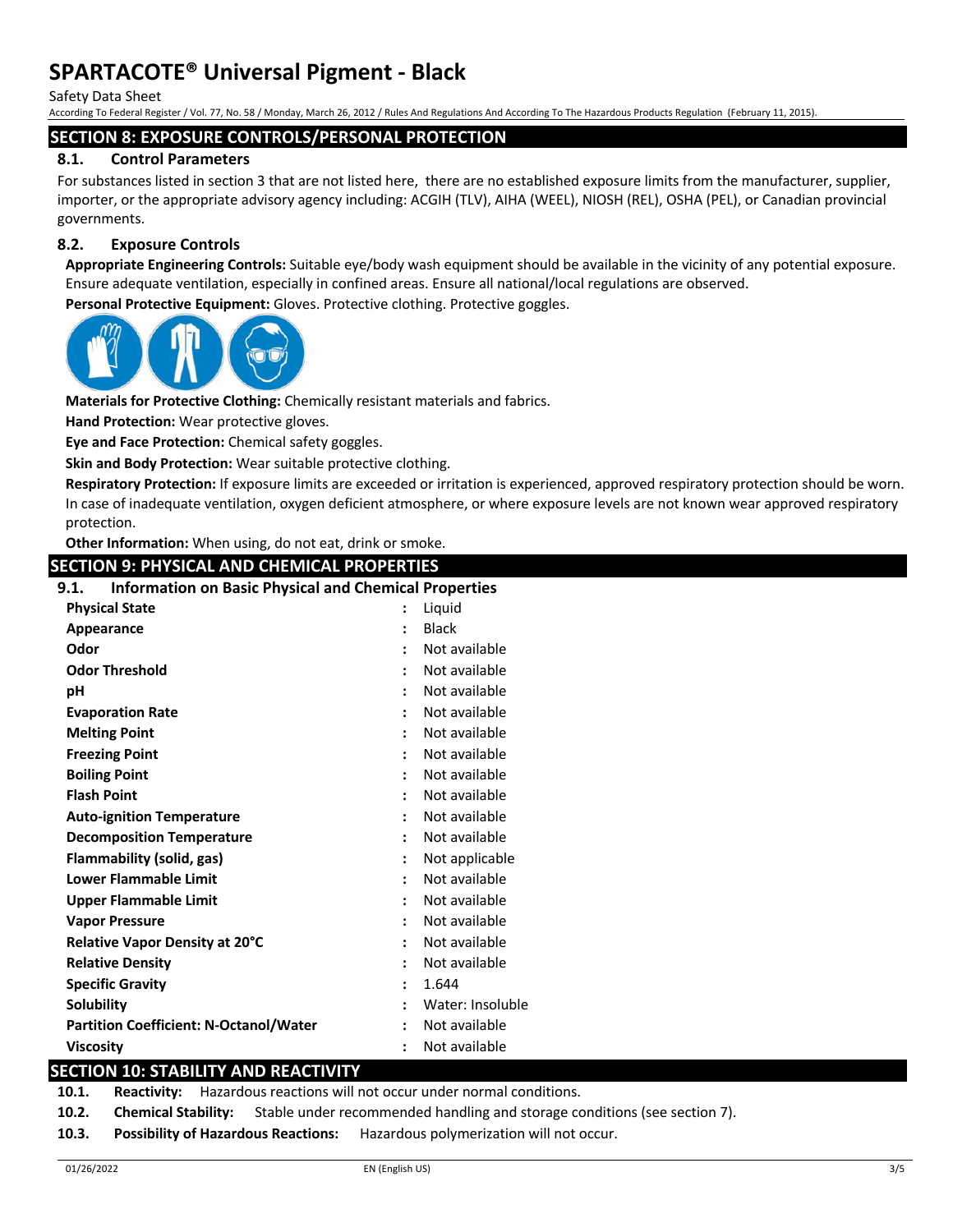Safety Data Sheet

According To Federal Register / Vol. 77, No. 58 / Monday, March 26, 2012 / Rules And Regulations And According To The Hazardous Products Regulation (February 11, 2015).

**10.4. Conditions to Avoid:** Direct sunlight, extremely high or low temperatures, and incompatible materials.

**10.5. Incompatible Materials:** Strong oxidizers.

**10.6. Hazardous Decomposition Products:** Thermal decomposition may produce: Toxic fumes.

## **SECTION 11: TOXICOLOGICAL INFORMATION**

**11.1. Information on Toxicological Effects - Product**

**Acute Toxicity (Oral):** Not classified

**Acute Toxicity (Dermal):** Not classified

**Acute Toxicity (Inhalation):** Not classified

**LD50 and LC50 Data:** Not available

**Skin Corrosion/Irritation:** Not classified

**Eye Damage/Irritation:** Not classified

**Respiratory or Skin Sensitization:** Not classified

**Germ Cell Mutagenicity:** Not classified

**Carcinogenicity:** Not classified

**Specific Target Organ Toxicity (Repeated Exposure):** Not classified

**Reproductive Toxicity:** Not classified

**Specific Target Organ Toxicity (Single Exposure):** Not classified

**Aspiration Hazard:** Not classified

**Symptoms/Injuries After Inhalation:** Prolonged exposure may cause irritation.

**Symptoms/Injuries After Skin Contact:** Prolonged exposure may cause skin irritation.

**Symptoms/Injuries After Eye Contact:** May cause slight irritation to eyes.

**Symptoms/Injuries After Ingestion:** Ingestion may cause adverse effects.

**11.2. Information on Toxicological Effects - Ingredient(s)**

**LD50 and LC50 Data:** Not available

## **SECTION 12: ECOLOGICAL INFORMATION**

#### **12.1. Toxicity**

**Ecology - General:** Not classified.

#### **12.2. Persistence and Degradability**

**SPARTACOTE® Universal Pigment - Black**

**Persistence and Degradability** Not established.

#### **12.3. Bioaccumulative Potential**

#### **SPARTACOTE® Universal Pigment - Black**

**Bioaccumulative Potential State Results** Not established.

**12.4. Mobility in Soil** Not available

#### **12.5. Other Adverse Effects**

**Other Information:** Avoid release to the environment.

## **SECTION 13: DISPOSAL CONSIDERATIONS**

### **13.1. Waste treatment methods**

**Waste Disposal Recommendations:** Dispose of contents/container in accordance with local, regional, national, territorial, provincial, and international regulations.

**Ecology - Waste Materials:** Avoid release to the environment.

## **SECTION 14: TRANSPORT INFORMATION**

The shipping description(s) stated herein were prepared in accordance with certain assumptions at the time the SDS was authored, and can vary based on a number of variables that may or may not have been known at the time the SDS was issued.

- 14.1. In Accordance with DOT Not regulated for transport
- **14.2. In Accordance with IMDG** Not regulated for transport
- **14.3. In Accordance with IATA** Not regulated for transport
- 14.4. In Accordance with TDG Not regulated for transport